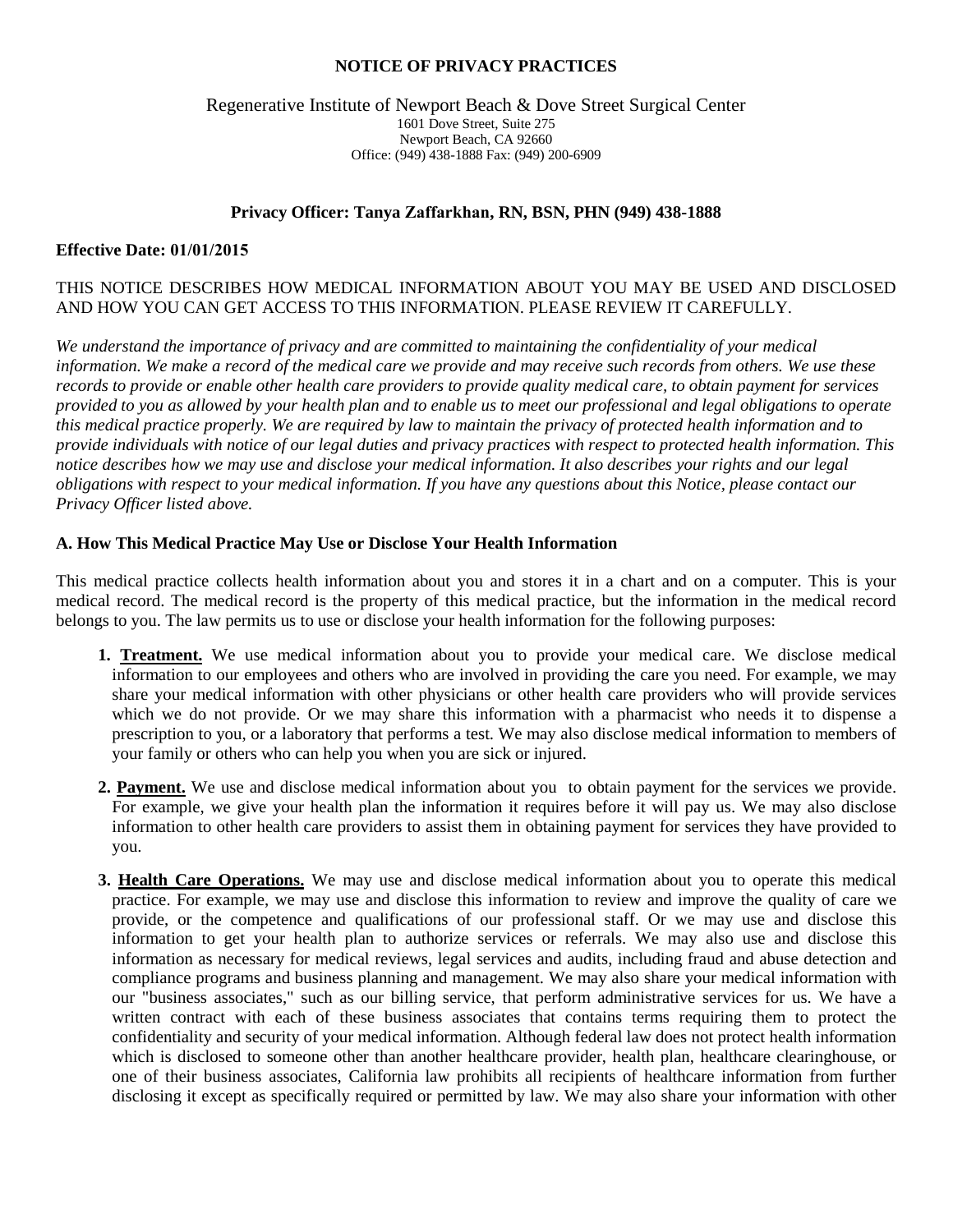health care providers, health care clearinghouses or health plans that have a relationship with you, when they request this information to help them with their quality assessment and improvement activities, their patient-safety activities, their population- based efforts to improve health or reduce health care costs, protocol development, case management or care coordination activities, their review of competence, qualifications and performance of health care professionals, their training programs, their accreditation, certification or licensing activities, their activities related to contracts of health insurance or health benefits, or their health care fraud and abuse detection and

- **4. Appointment Reminders**. We may use and disclose medical information to contact and remind you about appointments. If you are not home, we may leave this information on your answering machine or in a message left with the person answering the phone.
- **5. Sign In Sheet.** We may use and disclose medical information about you by having you sign in when you arrive at our office. We may also call out your name when we are ready to see you.
- **6. Notification and Communication with Family**. We may disclose your health information to notify or assist in notifying a family member, your personal representative or another person responsible for your care about your location, your general condition or, unless you have instructed us otherwise, in the event of your death. In the event of a disaster, we may disclose information to a relief organization so that they may coordinate these notification efforts. We may also disclose information to someone who is involved with your care or helps pay for your care. If you are able and available to agree or object, we will give you the opportunity to object prior to making these disclosures, although we may disclose this information in a disaster even over your objection if we believe it is necessary to respond to the emergency circumstances. If you are unable or unavailable to agree or object, our health professionals will use their best judgment in communication with your family and others.
- **7. Marketing**. Provided we do not receive any payment for making these communications, we may contact you to encourage you to purchase or use products or services related to your treatment, case management or care coordination, or to direct or recommend other treatments, therapies, health care providers or settings of care that may be of interest to you. We may similarly describe products or services provided by this practice and tell you which health plans we participate in.

We may receive financial compensation to talk with you face-to-face, to provide you with small promotional gifts, or to cover our cost of reminding you to take and refill your medication or otherwise communicate about a drug or biologic that is currently prescribed for you, but only if you either: (1) have a chronic and seriously debilitating or life-threatening condition and the communication is made to educate or advise you about treatment options and otherwise maintain adherence to a prescribed course of treatment, or (2) you are a current health plan enrollee and the communication is limited to the availability of more cost-effective pharmaceuticals. If we make these communications while you have a chronic and seriously debilitating or life threatening condition, we will provide notice of the following in at least 14-point type: (1) the fact and source of the remuneration; and (2) your right to opt-out of future remunerated communications by calling the communicator's toll-free number. We will not otherwise use or disclose your medical information for marketing purposes or accept any payment for other marketing communications without your prior written authorization. The authorization will disclose whether we receive any financial compensation for any marketing activity you authorize, and we will stop any future marketing activity to the extent you revoke that authorization.

- **8. Sale of Health Information**. We will not sell your health information without your prior written authorization. The authorization will disclose that we will receive compensation for your health information if you authorize us to sell it, and we will stop any future sales of your information to the extent that you revoke that authorization.
- **9. Required by Law**. As required by law, we will use and disclose your health information, but we will limit our use or disclosure to the relevant requirements of the law. When the law requires us to report abuse, neglect or domestic violence, or respond to judicial or administrative proceedings, or to law enforcement officials, we will further comply with the requirement set forth below concerning those activities.
- **10. Public Health.** We may, and are sometimes required by law to disclose your health information to public health authorities for purposes related to: preventing or controlling disease, injury or disability; reporting child, elder or dependent adult abuse or neglect; reporting domestic violence; reporting to the Food and Drug Administration problems with products and reactions to medications; and reporting disease or infection exposure. When we report suspected elder or dependent adult abuse or domestic violence, we will inform you or your personal representative promptly unless in our best professional judgment, we believe the notification would place you at risk of serious harm or would require informing a personal representative we believe is responsible for the abuse or harm.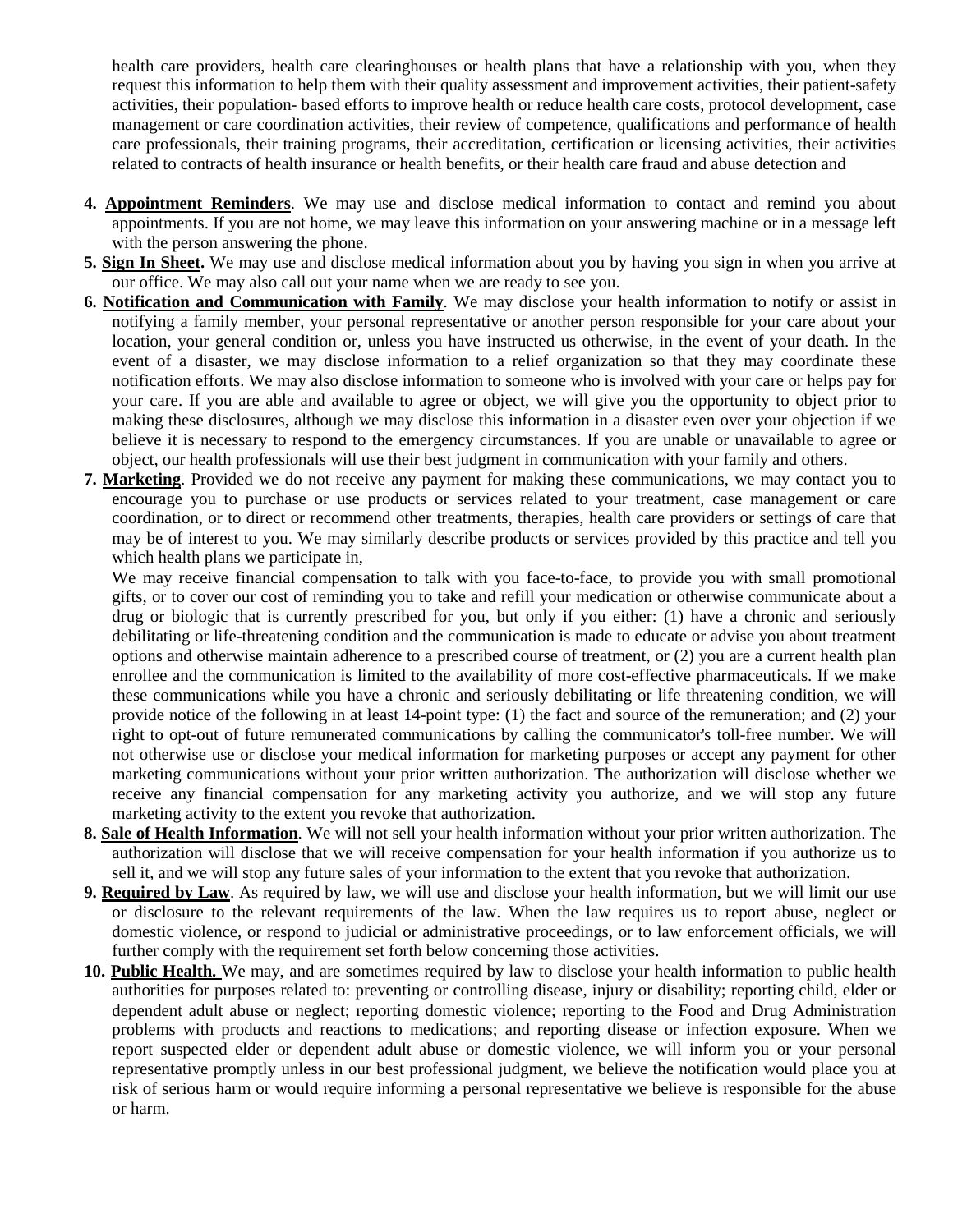- **11. Health Oversight Activities**. We may, and are sometimes required by law to disclose your health information to health oversight agencies during the course of audits, investigations, inspections, licensure and other proceedings, subject to the limitations imposed by federal and California law.
- **12. Judicial and Administrative Proceedings**. We may, and are sometimes required by law, to disclose your health information in the course of any administrative or judicial proceeding to the extent expressly authorized by a court or administrative order. We may also disclose information about you in response to a subpoena, discovery request or other lawful process if reasonable efforts have been made to notify you of the request and you have not objected, or if your objections have been resolved by a court or administrative order.
- **13. Law Enforcement**. We may, and are sometimes required by law, to disclose your health information to a law enforcement official for purposes such as identifying of locating a suspect, fugitive, material witness or missing person, complying with a court order, warrant, grand jury subpoena and other law enforcement purposes.
- **14. Coroners**. We may, and are often required by law, to disclose your health information to coroners in connection with their investigations of deaths.
- **15. Organ or Tissue Donation**. We may disclose your health information to organizations involved in procuring, banking or transplanting organs and tissues.
- **16. Public Safety**. We may, and are sometimes required by law, to disclose your health information to appropriate persons in order to prevent or lessen a serious and imminent threat to the health or safety of a particular person or the general public.
- **17. Proof of Immunization**. We will disclose proof of immunization to a school where the law requires the school to have such information prior to admitting a student if you have agree to the disclosure on behalf of yourself or your dependent.
- **18. Specialized Government Functions**. We may disclose your health information for military or national security purposes or to correctional institutions or law enforcement officers that have you in their lawful custody.
- **19. Worker's Compensation**. We may disclose your health information as necessary to comply with worker's compensation laws. For example, to the extent your care is covered by workers' compensation, we will make periodic reports to your employer about your condition. We are also required by law to report cases of occupational injury or occupational illness to the employer or workers' compensation insurer.
- **20. Change of Ownership**. In the event that this medical practice is sold or merged with another organization, your health information/record will become the property of the new owner, although you will maintain the right to request that copies of your health information be transferred to another physician or medical group.
- **21. Breach Notification**. In the case of a breach of unsecured protected health information, we will notify you as required by law. If you have provided us with a current email address, we may use email to communicate information related to the breach. In some circumstances our business associate may provide the notification. We may also provide notification by other methods as appropriate.
- **22. Psychotherapy Notes**. We will not use or disclose your psychotherapy notes without your prior written authorization except for the following: (1) your treatment, (2) for training our staff, students and other trainees, (3) to defend ourselves if you sue us or bring some other legal proceeding, (4) if the law requires us to disclose the information to you or the Secretary of HHS or for some other reason, (5) in response to health oversight activities concerning your psychotherapist, (6) to avert a serious threat to health or safety, or (7) to the coroner or medical examiner after you die. To the extent you revoke an authorization to use or disclose your psychotherapy notes, we will stop using or disclosing these notes.
- **23. Research**. We may disclose your health information to researchers conducting research with respect to which your written authorization is not required as approved by an Institutional Review Board or privacy board, in compliance with governing law.
- **24. Fundraising**. We may use or disclose your demographic information, the dates that you received treatment, the department of service, your treating physician, outcome information and health insurance status in order to contact you for our fundraising activities. If you do not want to receive these materials, notify the Privacy Officer listed at the top of this Notice of Privacy Practices and we will stop any further fundraising communications. Similarly, you should notify the Privacy Office if you decide you want to start receiving these solicitations again.

## **B. When This Medical Practice May Not Use or Disclose Your Health Information**

Except as described in this Notice of Privacy Practices, this medical practice will, consistent with its legal obligations, not use or disclose health information which identifies you without your written authorization. If you do authorize this medical practice to use or disclose your health information for another purpose, you may revoke your authorization in writing at any time.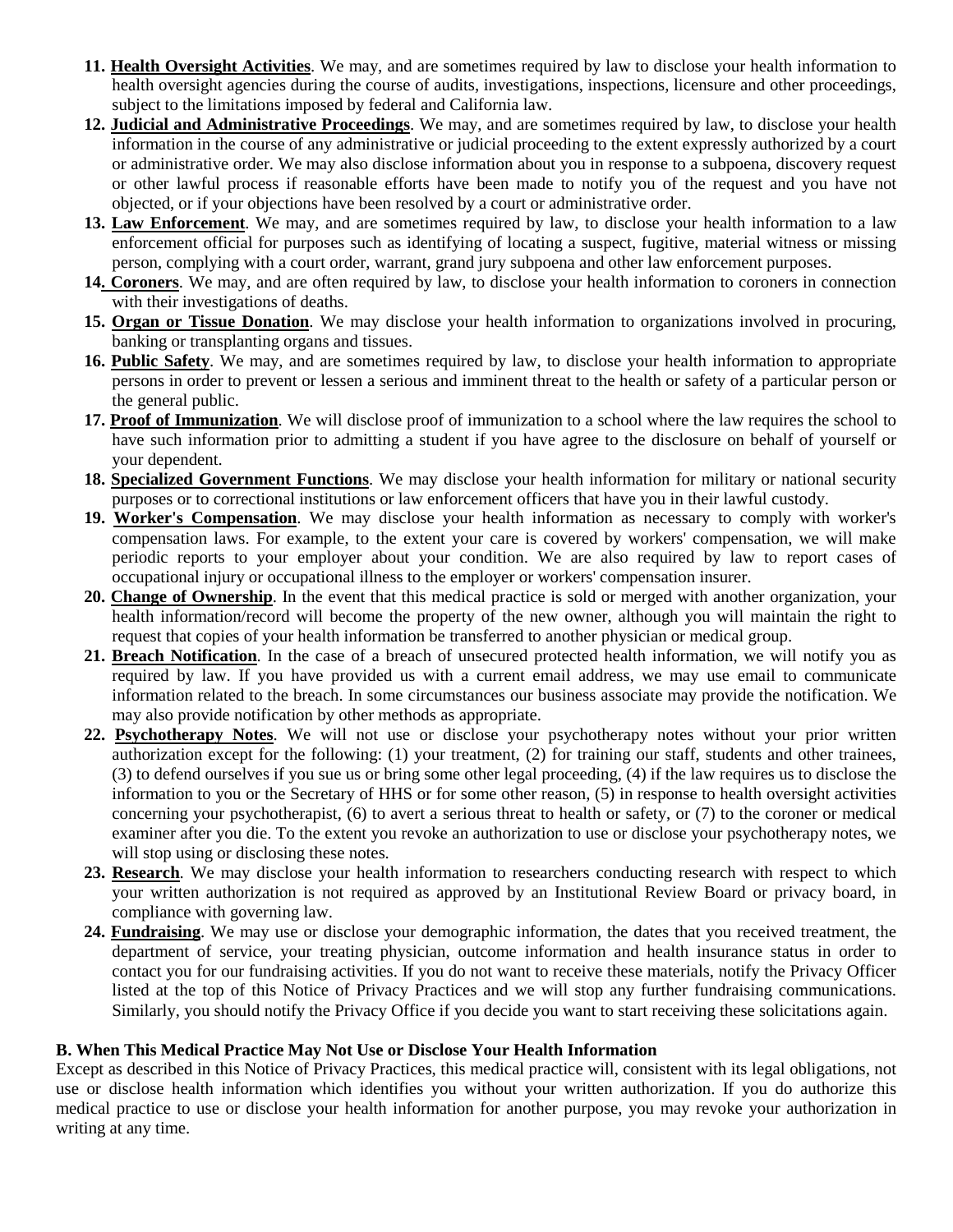## **C. Your Health Information Rights**

**1. Right to Request Special Privacy Protections**. You have the right to request restrictions on certain uses and disclosures of your health information by a written request specifying what information you want to limit, and what limitations on our use or disclosure of that information you wish to have imposed. If you tell us not to disclose information to your commercial health plan concerning health care items or services for which you paid for in full out-of-pocket, we will abide by your request, unless we must disclose the information for treatment or legal reasons. We reserve the right to accept or reject any other request, and will notify you of our decision.

**2. Right to Request Confidential Communications**. You have the right to request that you receive your health information in a specific way or at a specific location. For example, you may ask that we send information to a particular email account or to your work address. We will comply with all reasonable requests submitted in writing which specify how or where you wish to receive these communications.

**3. Right to Inspect and Copy**. You have the right to inspect and copy your health information, with limited exceptions. To access your medical information, you must submit a written request detailing what information you want access to, whether you want to inspect it or get a copy of it, and if you want a copy, your preferred form and format. We will provide copies in your requested form and format if it is readily producible, or we will provide you with an alternative format you find acceptable, or if we can't agree and we maintain the record in an electronic format, your choice of a readable electronic or hardcopy format. We will also send a copy to another person you designate in writing. We will charge a reasonable fee which covers our costs for labor, supplies, postage, and if requested and agreed to in advance, the cost of preparing an explanation or summary, as allowed by federal and California law. We may deny your request under limited circumstances. If we deny your request to access your child's records or the records of an incapacitated adult you are representing because we believe allowing access would be reasonably likely to cause substantial harm to the patient, you will have a right to appeal our decision. If we deny your request to access your psychotherapy notes, you will have the right to have them transferred to another mental health professional.

**4. Right to Amend or Supplement**. You have a right to request that we amend your health information that you believe is incorrect or incomplete. You must make a request to amend in writing, and include the reasons you believe the information is inaccurate or incomplete. We are not required to change your health information, and will provide you with information about this medical practice's denial and how you can disagree with the denial. We may deny your request if we do not have the information, if we did not create the information (unless the person or entity that created the information is no longer available to make the amendment), if you would not be permitted to inspect or copy the information at issue, or if the information is accurate and complete as is. If we deny your request, you may submit a written statement of your disagreement with that decision, and we may, in turn, prepare a written rebuttal. You also have the right to request that we add to your record a statement of up to 250 words concerning anything in the record you believe to be incomplete or incorrect. All information related to any request to amend or supplement will be maintained and disclosed in conjunction with any subsequent disclosure of the disputed information.

**5. Right to an Accounting of Disclosures**. You have a right to receive an accounting of disclosures of your health information made by this medical practice, except that this medical practice does not have to account for the disclosures provided to you or pursuant to your written authorization, or as described in paragraphs 1 (treatment), 2 (payment), 3 (health care operations), 6 (notification and communication with family) and 18 (specialized government functions) of Section A of this Notice of Privacy Practices or disclosures for purposes of research or public health which exclude direct patient identifiers, or which are incident to a use or disclosure otherwise permitted or authorized by law, or the disclosures to a health oversight agency or law enforcement official to the extent this medical practice has received notice from that agency or official that providing this accounting would be reasonably likely to impede their activities.

**6.** You have a right to notice of our legal duties and privacy practices with respect to your health information, including a right to a paper copy of this Notice of Privacy Practices, even if you have previously requested its receipt by email.

If you would like to have a more detailed explanation of these rights or if you would like to exercise one or more of these rights, contact our Privacy Officer listed at the top of this Notice of Privacy Practices.

## **D. Changes to this Notice of Privacy Practices**

We reserve the right to amend our privacy practices and the terms of this Notice of Privacy Practices at any time in the future. Until such amendment is made, we are required by law to comply with this Notice.